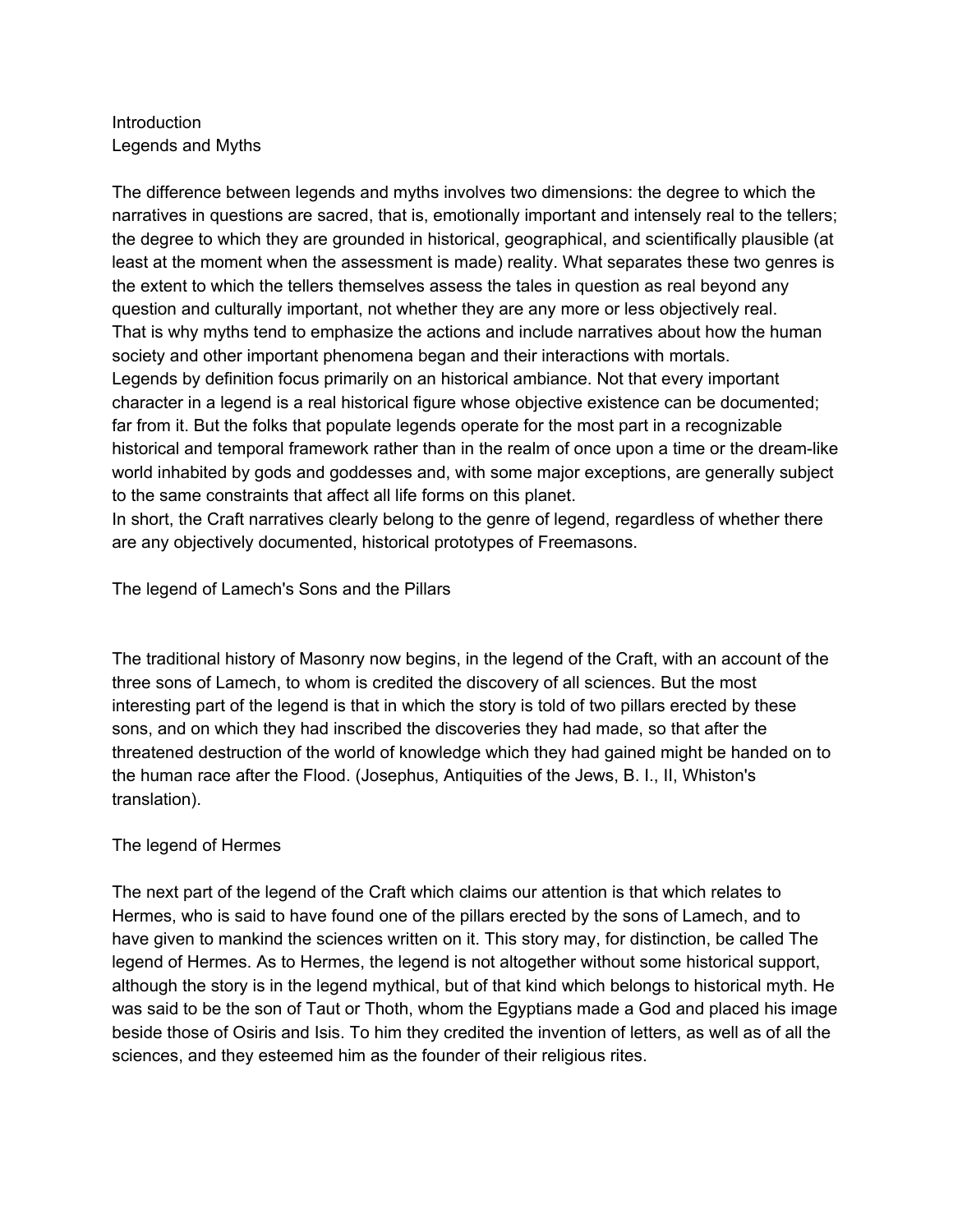### The Tower of Babel

Unlike the legend of Hermes, the story of the Tower of Babel appears in the Halliwell poem, which shows that the legend was the common property of the various writers of these old manuscripts. In the second of the two poems, which as we have seen are united in one manuscript, the legend of Babel, or Babylon, is given.

## The legend of Nimrod

The universal sentiment of the Freemasons of the present day is to confer upon Solomon, the King of Israel, the honor of being their first Grand Master. But the legend of the Craft had long before, though there was a tradition of the Temple in existence, given, at least by suggestion, that title to Nimrod, the King of Babylonia and Assyria. It had credited the first organization of the fraternity of craftsmen to him, in saying that he gave a charge to the workmen whom he sent to assist the King of Nineveh in building his cities.

That is to say, he framed for them a Constitution, and, in the words of the legend, this was the first tyme that ever Masons had any charge of his science. It was the first time that the Craft was organized into a fraternity working under a Constitution of body of laws. As Nimrod was the autocratic maker of these laws, it necessarily resulted that their first legislator, creating laws with his unlimited and absolute governing power, was also their first Grand Master.

## The legend of Euclid

Having settled the foundation of Freemasonry in Babylon, the legend of the Craft next proceeds by a quick change to tell the history of its movement into Egypt. This Egyptian account, which in reference to the principal action in it has been called the legend of Euclid, is found in all the old manuscripts. This legend is the opening feature of the Halliwell poem, being in that document the beginning of the history of Masonry; it is told with very much detail in the Cooke MS., and is apparently copied from that into all the later manuscripts, where the important particulars are about the same, although we find a few things told in some which are left out of others.

## The legend of the Temple

From this account of the exploits of Abraham and his pupil Euclid, and of the invention of Geometry, or Freemasonry in Egypt, the legend of the Craft proceeds, by a rapid stride, to the story of the introduction of the art into Judea, or as it is called in all of them, the land of the behest, or the land of promise. Here it is said to have been principally used by King Solomon in the construction of the Temple at Jerusalem. The general details connected with the building of this edifice, and the help given to the King of Israel, by Hiram, King of Tyre, are told either directly or at second hand, through the Polychronicon, from the first Book of Kings, which, in fact, is referred to in all the manuscripts as a source of information. (As it is said in the Bible, in the third book of Kings, are the words of the Cooke MS. In the arrangement of Scripture as then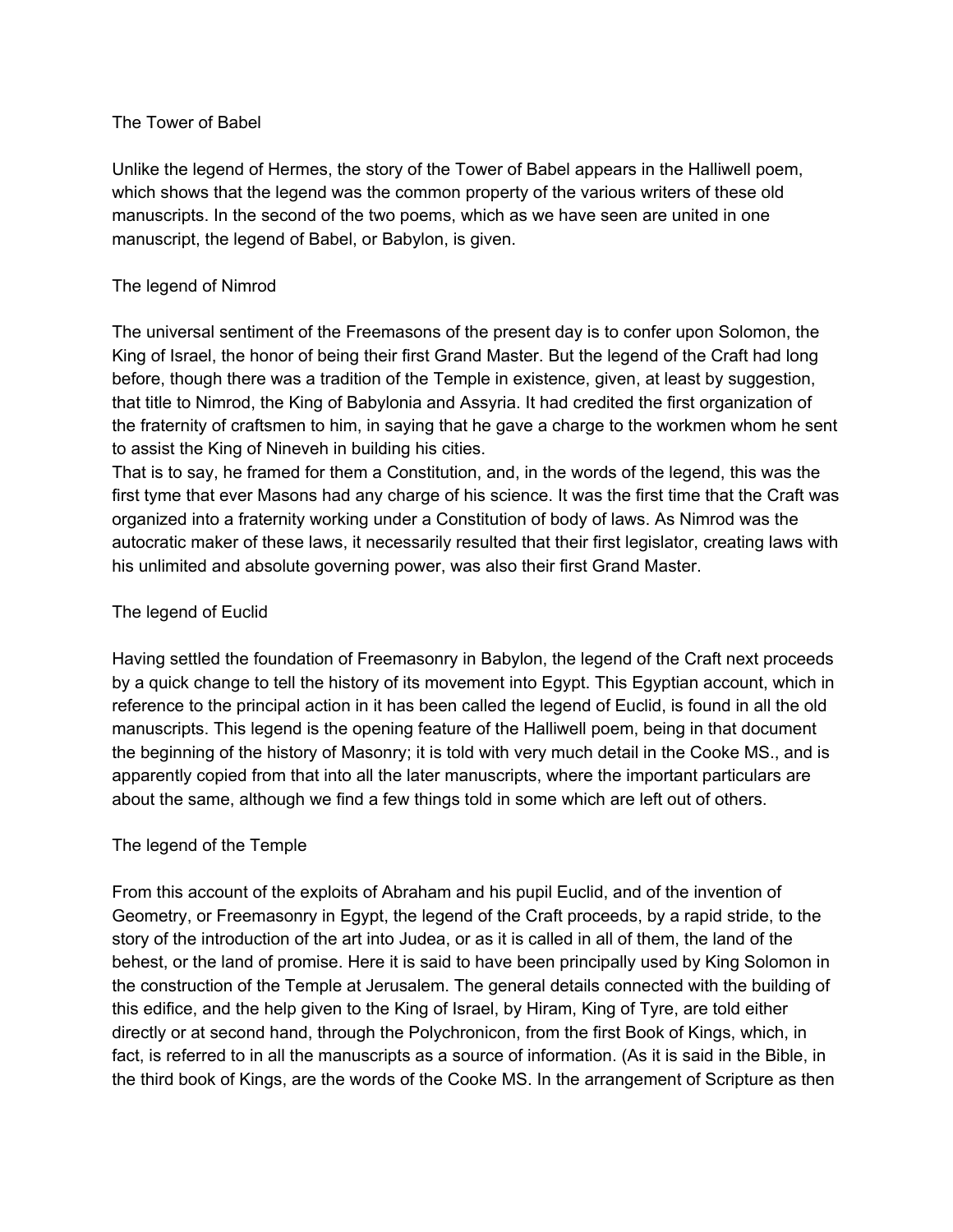used, the two books of Samuel were called the first and second of Kings. The third book of Kings was then our first, according to the present practice.)

The extension of the Craft into other Countries

The legend of the Craft next proceeds to tell us how Freemasonry went into divers countryes, some of the Masons traveling to increase their own knowledge of their art, and others to use elsewhere abroad that which they already possessed. But this subject is very briefly treated in the different manuscripts.

The Halliwell poem says nothing of the progressive march of Freemasonry, except that it details almost as an actual event the ill-use of the Four Crowned Martyrs (Quatuor Coronati) as Christian Freemasons, in the reign of the Roman Emperor Diocletian, and we should almost be led to believe from the course of the poem that Freemasonry went directly into England from Egypt. The Cooke MS. simply says that from Egypt, Freemasonry went from land to land and from kingdom to kingdom until it got to England.

We find the later manuscripts are a little more definite, although still brief. They merely tell us that many skilled craftsmen traveled into various countries, some that they might acquire more knowledge and skill, and others to teach those who had but little skill. Certainly there is nothing that is myth or fable in this account. Every authentic history of architecture agrees in the claim that at an early period the various countries of Europe were traveled by bodies of builders in search of work in the building of religious and other edifices. The name indeed of Traveling Freemasons, which was given to them, is familiar in architectural history books. Sufficient for the present, for us to show that in this part, as elsewhere, the legend of the Craft is not a mere fiction, but that the general statement of the spread of Freemasonry through-out Europe at an early period is proved by historical evidence. When we examine the legend of the Craft, it will be found to trace the growth of Freemasonry through its several stages of progress from Babylon and Assyria to Egypt, from Egypt to Judea, from Judea to France, and from France to England. Accepting Freemasonry and the early art of building as meaning the same thing, this line of progress will not be very different, with some necessary variations, to that assumed to be correct by writers on architecture. But the study of this subject belongs not to that which went before, but to the historical period of the Society, that is based on the evidence of fully accredited records.

The legend of Charles Martel and Namus Grecus

The legend now gets near the field of authentic history, but still having its traditional character, goes on to tell, but in a very few words, of the entry of Masonry into France. We have this account given in the language of the Dowland MS. Now, this legend is repeated, almost word for word, in all the later manuscripts right up to recent times. But it is not even mentioned in the earliest of the manuscripts - the Halliwell poem - and this proves again that the two sets of recorded events and traditions are copied from quite different sources. This whole subject is so closely connected with the authentic history of Masonry, having really passed out of the pre-historic period, that it claims a future and more detailed study in its proper place.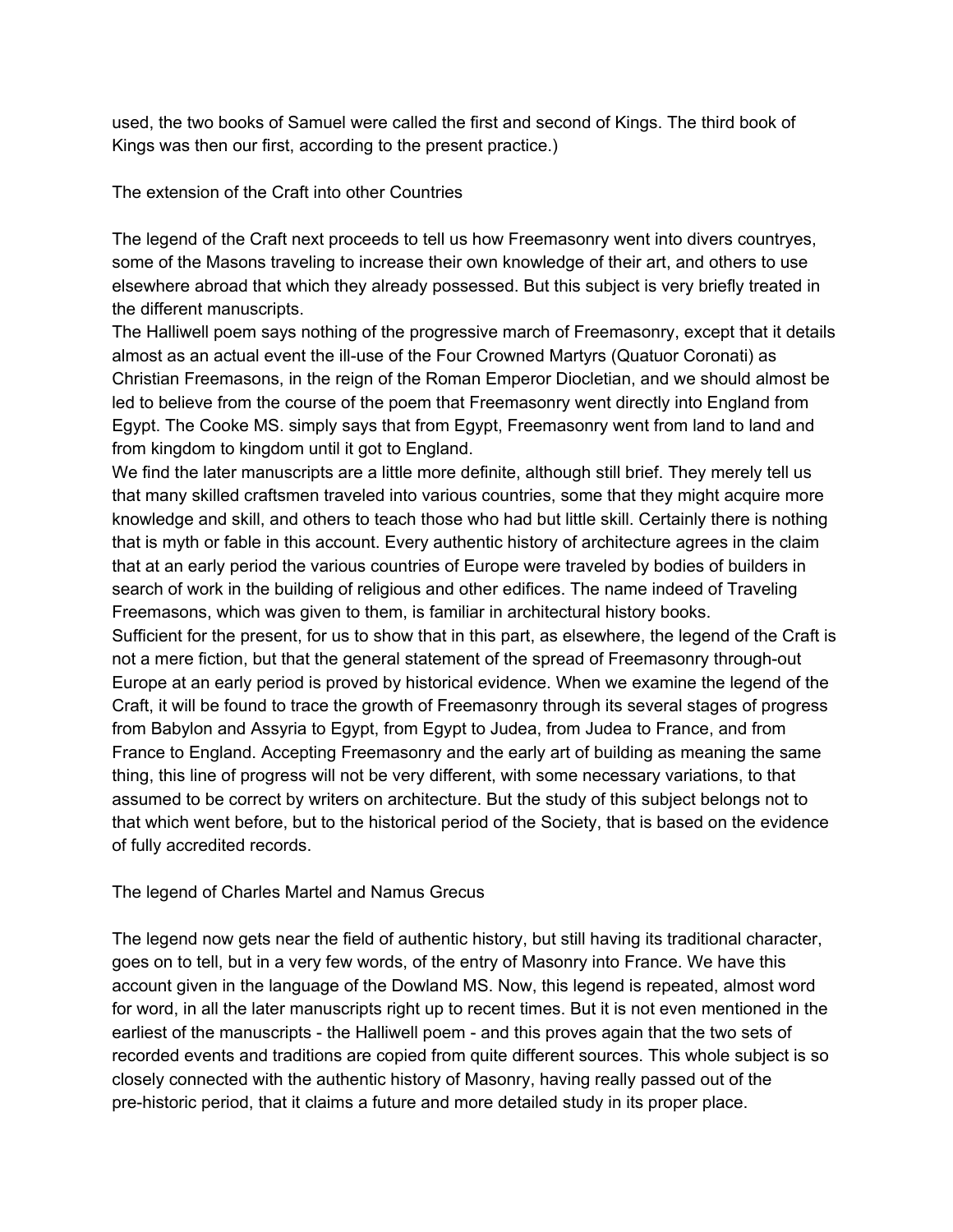#### The legend of St. Alban

The legend of the Craft now goes on to tell of the history of the bringing of Freemasonry into England, in the time of St. Alban, who lived in the 3rd century. The legend referring to the first martyr of England is not mentioned in the Halliwell poem, but it is first found in the Cooke MS., in the following words: And sone after that come seynt Adhabell into England, and he convertyd seynt Albon to cristendome. And seynt Albon lovyd well masons, and he gaf hem fyrst her charges and maners fyrst in Englond. And he ordeyned convenyent to pay for their travayle. Later manuscripts, for some time, say nothing of St. Adhabell. When we get to the Krause MS. in the beginning of the 18th century, we find mention of St. Amphibalus, who is said in that document to have been the teacher of St. Alban. But this St. Amphibalus, of which the Adhabell of the Cooke MS. is seemingly in error in spelling, is so doubtful a person, that we may rejoice that the later copyists have not as a rule thought proper to follow the Cooke document and give him a place in the legend. However, the name is not entirely mythical as we find it in the writings of Robert of Monmouth, 1140, as well as, for example, in the William Watson MS., 1687. A very interesting point of the legend of the Craft to which our attention may be directed, is that referring to the organization of Freemasonry at the city of York in the 10th century. This part of the legend is of much importance. The prehistorical here verges so closely upon the historical period, that the true account of the rise and progress of Freemasonry can not be justly understood until each of these elements has been carefully attached to the proper period. This subject will therefore get critical attention.

### The legend of York

The decline and decay of all architectural art and enterprise having lasted for so long a period of time in Britain, the legend of the Craft proceeds to account for its revival in the 10th century and in the reign of Athelstan. His son Edwin called a meeting, or General Assembly, of the Freemasons of York in the year 926, and there revived the institution, giving to the Craft a new code of laws. Now it is impossible to attach to this portion of the legend, absolutely and without any reservation, the taint of fiction. The gathering of the Craft of England at the city of York, in the year 926, has been accepted by both the Operative Freemasons who preceded the Revival in 1717, and by the Speculatives who succeeded them, up to the present day, as a historical fact that did not admit of dispute. The two classes of the legends - the one represented by the Halliwell poem. and the other by the later manuscripts - agree in giving the same statement. The Cooke MS., which holds a middle place between the two, also contains it. But the Halliwell and the Cooke MSS., which are of older date, give more fully the details of what may be called this revival of English Freemasonry. Thoroughly to understand the subject, it will be necessary to compare the three accounts given in the several sets of manuscripts.

### Source:

Douglas Koop and J. P. Jones, the Genesis of Freemasonry, London 1978 Alber G. Mackey, Encyclopedia of Freemasonry, Chicago 1950-1966